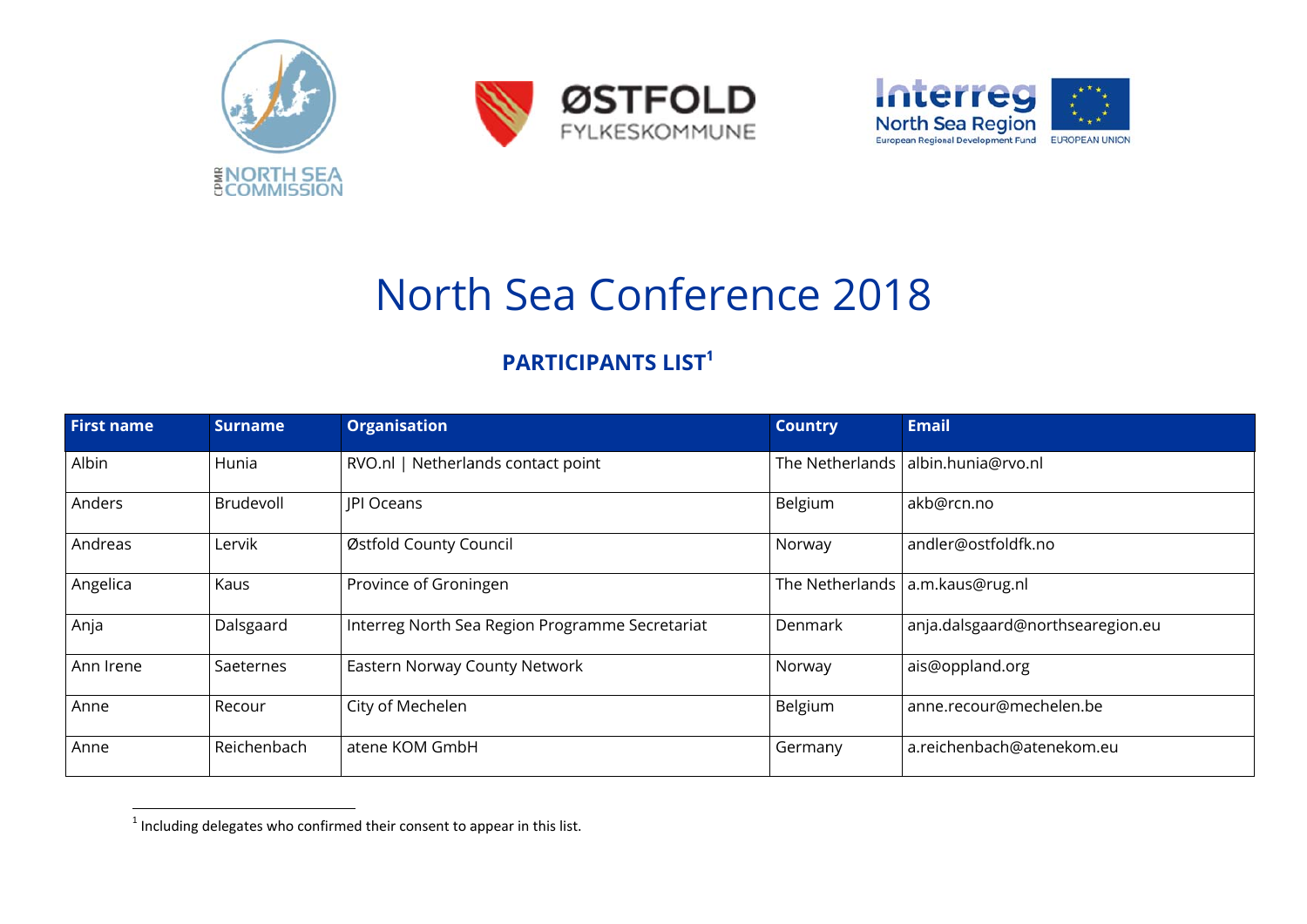| <b>First name</b>  | <b>Surname</b> | <b>Organisation</b>                             | <b>Country</b>  | <b>Email</b>                          |
|--------------------|----------------|-------------------------------------------------|-----------------|---------------------------------------|
| Antje              | Grotheer       | Bremen State Parliament                         | Germany         | a.grotheer@spd-bremen.de              |
| Arjen              | Donkersloot    | <b>Buck Consultants International</b>           | The Netherlands | arjen.donkersloot@bciglobal.com       |
| Axel               | Kristiansen    | Interreg North Sea Region Programme Secretariat | Denmark         | axel.kristiansen@northsearegion.eu    |
| Barney             | Crockett       | Aberdeen City Council                           | UK              | lordprovost@aberdeencity.gov.uk       |
| Bart               | van Duyl       | <b>ERAC</b>                                     | The Netherlands | bartvanduyl@erac.nl                   |
| <b>Beate Marie</b> | Johnsen        | Vest-Agder county                               | Norway          | bejo0212@gmail.com                    |
| Ben                | Daumiller      | European Institute for Innovation               | Germany         | b.daumiller@eifi.eu                   |
| Ben L.J.           | van Os         | Province of Drenthe                             | The Netherlands | b.os@Drenthe.nl                       |
| Camilla            | Bruun Sørensen | Vordingborg Erhverv                             | Denmark         | cbs@vordingborgerhverv.dk             |
| Carsten            | Westerholt     | Interreg North Sea Region Programme Secretariat | Denmark         | carsten.westerholt@northsearegion.eu  |
| Chris              | <b>Barnett</b> | Canal & River Trust                             | UK              | chris.barnett@canalrivertrust.org.uk  |
| Christian          | <b>Byrith</b>  | Interreg North Sea Region Programme Secretariat | Denmark         | christian.byrith@northsearegion.eu    |
| Christoffer        | Villsen        | Interreg North Sea Region Programme Secretariat | Denmark         | christoffer.villsen@northsearegion.eu |
| Cornelia Claudia   | Dominicus      | Dutch Enterprise Agency                         | The Netherlands | claudia.dominicus@rvo.nl              |
| Dag                | Hultefors      | Region Halland                                  | Sweden          | dag.hultefors@regionhalland.se        |
| Daria              | Abolina        | Municipilaty of Almere                          | The Netherlands | dabolina@almere.nl                    |
| Dawn Marie         | Syvertsen      | <b>Telemark County Council</b>                  | Norway          | dawn.syvertsen@t-fk.no                |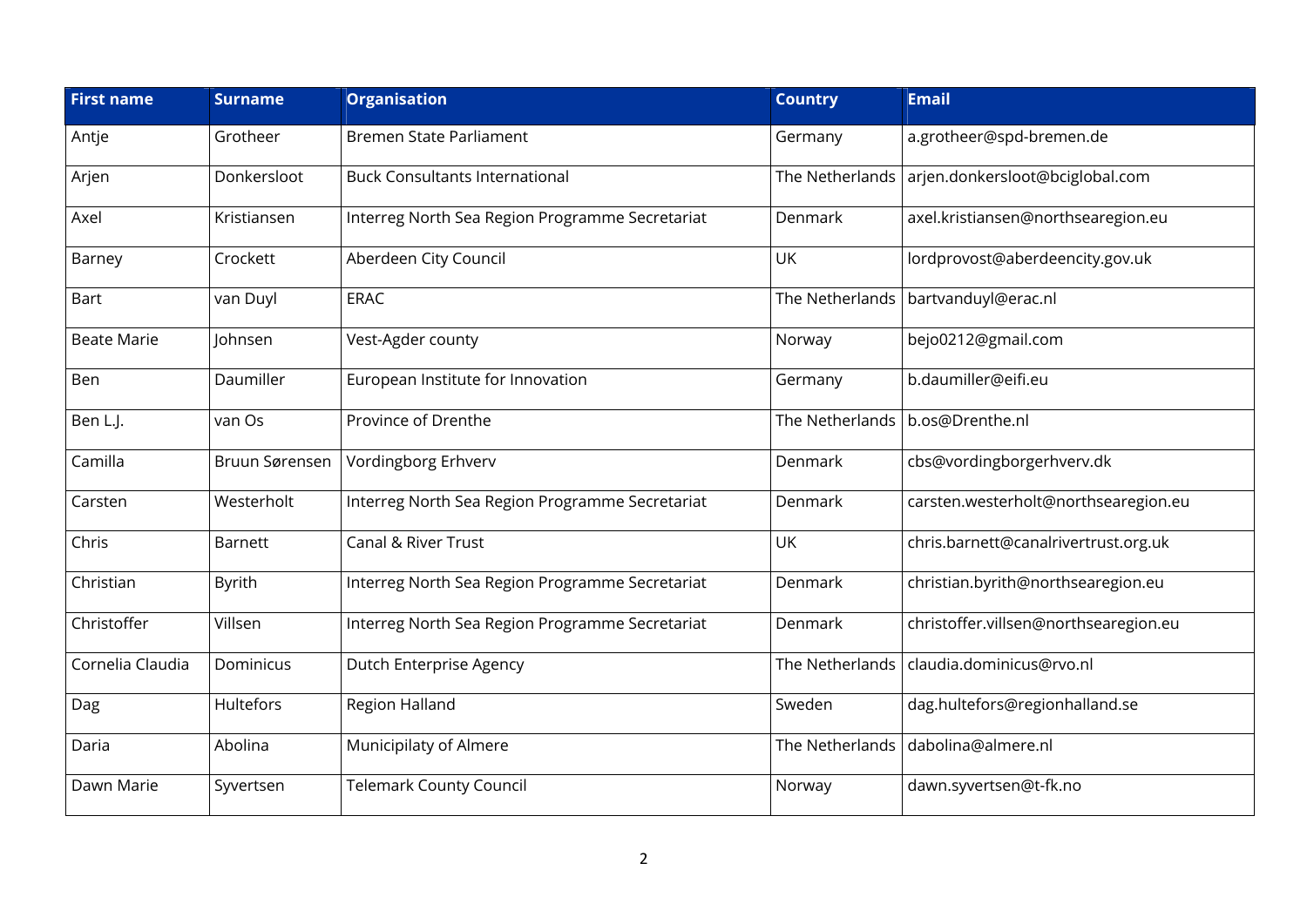| <b>First name</b> | <b>Surname</b> | <b>Organisation</b>                              | <b>Country</b>  | <b>Email</b>                                     |
|-------------------|----------------|--------------------------------------------------|-----------------|--------------------------------------------------|
| Deirdre           | Buist-Murphy   | Province of Drenthe                              | The Netherlands | d.buist@drenthe.nl                               |
| Dino              | Keljalic       | Region Örebro County                             | Sweden          | dino.keljalic@regionorebrolan.se                 |
| Elsje             | Duimel         | Ministry of Agriculture, Nature and Food Quality | The Netherlands | E.Duimel@minez.nl                                |
| Emily             | Shephard       | MHCLG, UK gov                                    | <b>UK</b>       | emily.shephard@communities.gsi.gov.uk            |
| Erik              | Kursetgjerde   | More and Romsdal County                          | Norway          | erikkursetgjerde@gmail.com                       |
| Eveline           | <b>Buyck</b>   | City of Bruges                                   | Belgium         | eveline.buyck@brugge.be                          |
| Evite             | van Winkoop    | Municipality Groningen                           | The Netherlands | evite.van.winkoop@groningen.nl                   |
|                   | van den Broek- |                                                  |                 |                                                  |
| Françoise         | Serlé          | City of Emmen                                    |                 | The Netherlands   f.vandenbroek@emmen.nl         |
| Gerard            | McGovern       | University of Oldenburg                          | Germany         | gerard.mcgovern@uol.de                           |
| Gino              | Dehullu        | City of Roeselare                                | Belgium         | gino.dehullu@roeselare.be                        |
| Gitte             | de Vries       | Province of Antwerp                              | Belgium         | gitte.devries@provincieantwerpen.be              |
| Gregg             | Jones          | <b>CPMR</b>                                      | Belgium         | gregg.jones@crpm.org                             |
| Grioghair         | McCord         | <b>KIMO</b>                                      | UK              | info@kimo.shetland.org                           |
| Haije Arend       |                |                                                  |                 |                                                  |
| Leendert          | Mintjes        | Maritieme Academie Harlingen                     |                 | The Netherlands   a.mintjes@maritiemeacademie.nl |
| Hanne             | Witters        | Provincie Antwerpen                              | Belgium         | Hanne.Witters@provincieantwerpen.be              |
| Henrik Michael    | Jensen         | Central Denmark Region                           | Denmark         | Henrik.Jensen@ru.rm.dk                           |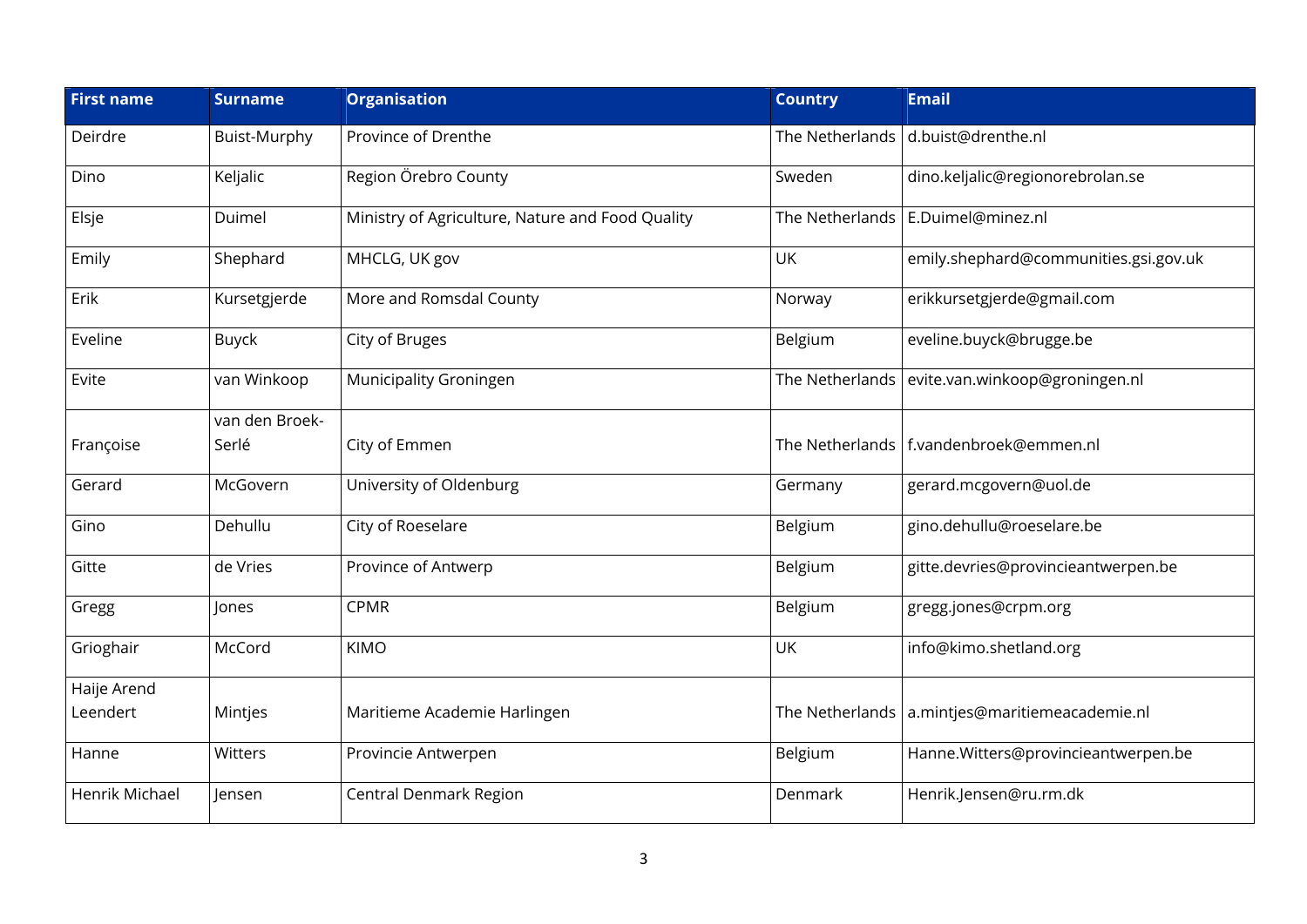| <b>First name</b> | <b>Surname</b> | <b>Organisation</b>                             | <b>Country</b>  | <b>Email</b>                      |
|-------------------|----------------|-------------------------------------------------|-----------------|-----------------------------------|
| Herman            | Kiesel         | Howest                                          | Belgium         | herman.kiesel@howest.be           |
| Isabella          | Leong          | North Sea Region Programme Secretariat          | Denmark         | isabella.leong@northsearegion.eu  |
| Jan               | Nærsnes        | Vestfold Fylkeskommune                          | Norway          | Janerik.naersnes@vfk.no           |
| Jan               | Kløvstad       | Aust-Agder fylkesting                           | Norway          | jan.klovstad@venstre.no           |
| Jeanette          | Rotchell       | University of Hull                              | UK              | j.rotchell@hull.ac.uk             |
| Jean-Pierre       | Halkin         | DG regio                                        | Belgium         | jean-pierre.halkin@ec.eoropa.eu   |
| Jenny             | Thomsen        | Interreg North Sea Region Programme Secretariat | Denmark         | jenny.thomsen@northsearegion.eu   |
| Jens Henrik       | møller         | <b>GEMBA</b>                                    | Denmark         | jm@gemba.dk                       |
| Jesper            | Jönsson        | Interreg North Sea Region Programme Secretariat | Denmark         | jesper.joensson@northsearegion.eu |
| Jesse             | Luttik         | Rijkswaterstaat                                 | The Netherlands | jesse.luttik@rws.nl               |
| Jimmy             | Gray           | <b>Highland Council</b>                         | UK              | jimmy.gray.cllr@highland.gov.uk   |
| Joanne            | Scobie         | East of Scotland European Consortium (ESEC)     | UK              | esecscobiej@angus.gov.uk          |
| Johan             | Scholte        | Provincie Drenthe                               | The Netherlands | j.scholte@drenthe.nl              |
| Johannes          | Betz           | Port of Hamburg Marketing                       | Germany         | betz@hafen-hamburg.de             |
| John              | Lamb           | Southend on Sea Borough Council                 | <b>UK</b>       | cllrlamb@southend.gov.uk          |
| John              | Reynolds       | Aberdeen City Council                           | UK              | jreynolds@aberdeencity.gov.uk     |
| Jon Halvard       | Eide           | NSC / Vest-Agder County Council                 | Norway          | jonhalvard.eide@vaf.no            |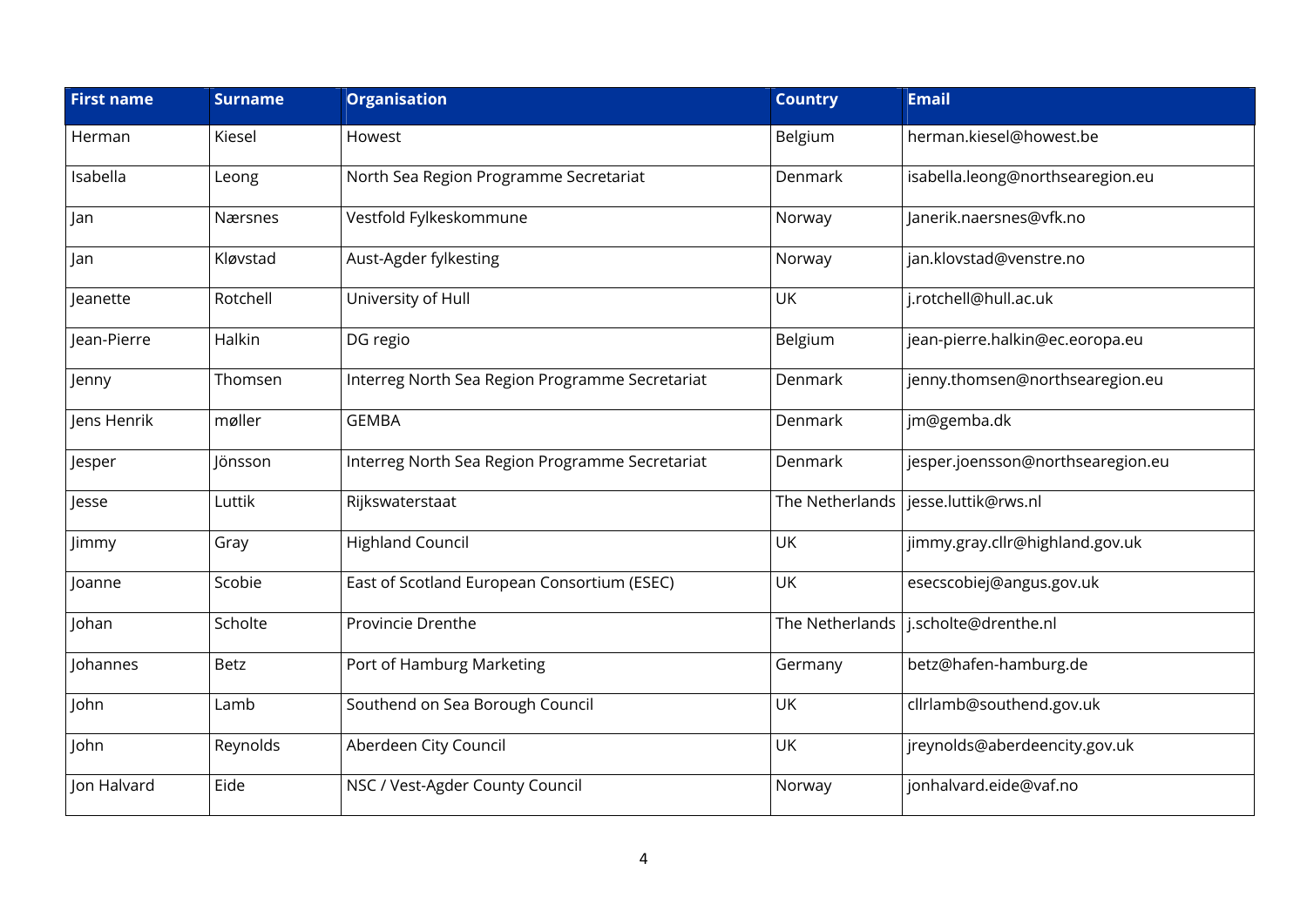| <b>First name</b> | <b>Surname</b> | <b>Organisation</b>                             | <b>Country</b> | <b>Email</b>                                   |
|-------------------|----------------|-------------------------------------------------|----------------|------------------------------------------------|
| Julie-Ann         | Shiraishi      | City of Hamburg                                 | Germany        | julie-ann.shiraishi@sk.hamburg.de              |
| Julio             | Delva          | Provincie Oost-Vlaanderen                       | Belgium        | julio.delva@oost-vlaanderen.be                 |
| Justin            | Den Hartog     | Dutch Marine Energy Centre                      |                | The Netherlands   justin@dutchmarineenergy.com |
| Jörg              | Wilke          | Northern Institute of Thinking                  | Germany        | info@joergwilke.de                             |
| Jörn Josef        | Boll           | Maritieme Academie Harlingen                    |                | The Netherlands   j.boll@maritiemeacademie.nl  |
| Jørgen            | Hansen         | North Denmark Region                            | Denmark        | joergen.h@rn.dk                                |
| Kate              | Clarke         | <b>Hordaland County Council</b>                 | Norway         | kate.clarke@hfk.no                             |
| Katharina         | Erdmenger      | Federal Ministry for Transport                  | Germany        | katharina.erdmenger@bmvi.bund.de               |
| Katja             | Pollow         | Ebner Stolz Partnergsellschaft mbB              | Germany        | Katja.Pollow@ebnerstolz.de                     |
| Kees              | Schoeller      | Saxion University of Applied Sciences           |                | The Netherlands   k.scholler@saxion.nl         |
| Keith             | Fisken         | South East of Scotland Transport Partnership    | UK             | keith.fisken@sestran.gov.uk                    |
| Kerstin           | Brunnström     | North Sea Commission/Region Västra Götaland     | Sweden         | kerstin.brunnstrom@vgregion.se                 |
| Kia Sofie         | Abildtrup      | Region Syddanmark                               | Denmark        | kisa@rsyd.dk                                   |
| Kira              | Petersen       | Interreg North Sea Region Programme Secretariat | Denmark        | kira.petersen@northsearegion.eu                |
| Kjersti Helene    | Garberg        | Østfold County Council                          | Norway         | kjegar@ostfoldfk.no                            |
| Kåre              | Pettersen      | Vestfold fylkeskommune                          | Norway         | Kare.pettersen@vfk.no                          |
| Leif Harald       | Hanssen        | <b>Trøndelag County</b>                         | Norway         | leiha@trondelagfylke.no                        |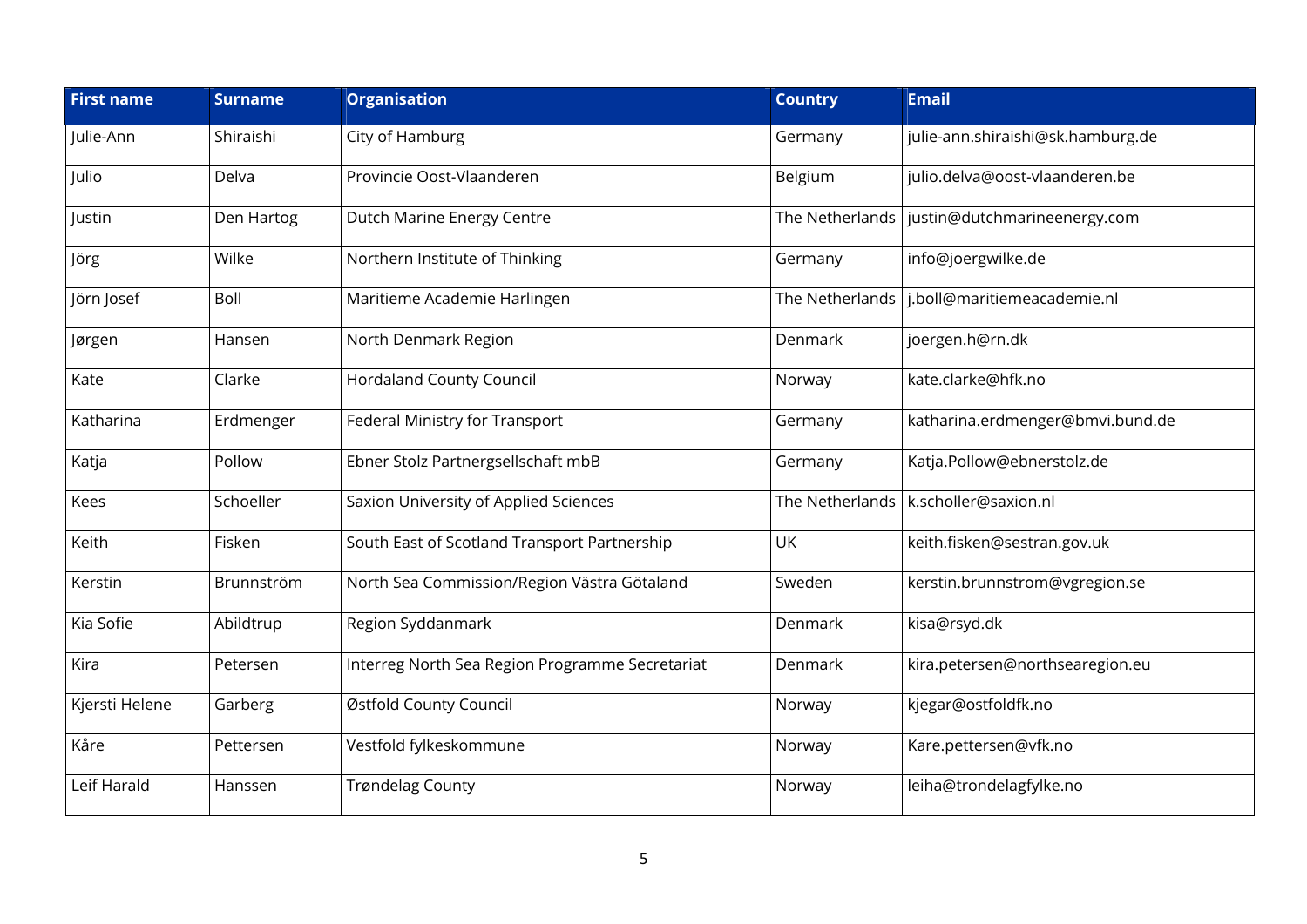| <b>First name</b> | <b>Surname</b> | <b>Organisation</b>                                   | <b>Country</b>  | <b>Email</b>                                       |
|-------------------|----------------|-------------------------------------------------------|-----------------|----------------------------------------------------|
| Leo               | Hellinga       | Municipality of Groningen                             | The Netherlands | leo.hellinga@groningen.nl                          |
| Liesbet           | Lefevere       | Province of West Flanders                             | Belgium         | liesber.lefevere@west-vlaanderen.be                |
| Lise              | Espersen       | Interreg North Sea Region Programme Secretariat       | Denmark         | lise.espersen@northsearegion.eu                    |
| Louise            | Napier         | Aberdeen City Council                                 | UK              | Inapier@aberdeencity.gov.uk                        |
| Machteld          | van Dijk       | European and Regional Affairs Consultants (ERAC)      |                 | The Netherlands   machteldvandijk@erac.nl          |
| Mads              | Møller Thomsen | North Denmark Region                                  | Denmark         | mads.t@rn.dk                                       |
| Magnus            | Engelbrektsson | <b>CPMR North Sea Commission</b>                      | Sweden          | magnus.engelbrektsson@vgregion.se                  |
| Malena            | Ripken         | COAST - University of Oldenburg, Germany              | Germany         | malena.ripken@uni-oldenburg.de                     |
| Margrethe         | Corneliussen   | Østfold fylkeskommune                                 | Norway          | marcor1@ostfoldfk.no                               |
| Marta Rongved     | Dixon          | Hordaland county council                              | Norway          | marta.dixon@hfk.no                                 |
| Martijn           | de Vries       | New Energy Coalition                                  |                 | The Netherlands   m.devries@newenergycoalition.org |
| Martijn           | Warmerdam      | <b>Reeleaf BV</b>                                     |                 | The Netherlands   m.warmerdam@reeleaf.nl           |
| Martin            | Theis          | Ebner Stolz Partnerschaft mbB                         | Germany         | Martin.Theis@ebnerstolz.de                         |
| Mike              | Mannaart       | <b>KIMO</b>                                           | UK              | info@kimo.shetland.org                             |
|                   |                | Lower Saxon Ministry for Federal and European Affairs |                 |                                                    |
| Monika            | von Haaren     | and Regional Development                              | Germany         | monika.vonhaaren@mb.niedersachsen.de               |
| Nils Harald       | Rennestraum    | Vest-Agder county                                     | Norway          | nhr@politiker.vaf.no                               |